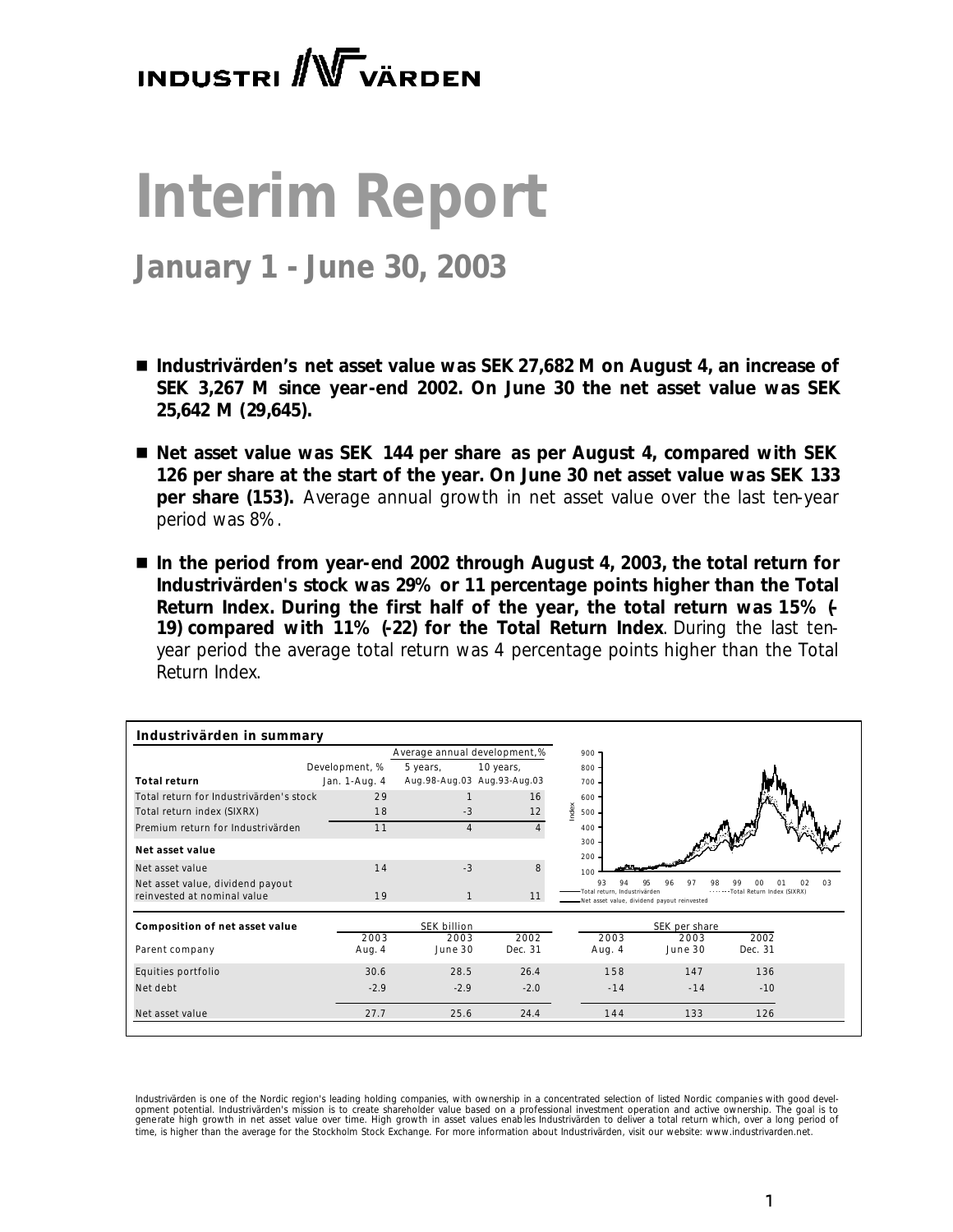

### **CEO's COMMENTS**

In the first quarter, up until and including the turnaround in mid-March, the General Index fell by almost 12%. Subsequently the stock market trend has been mainly positive and at the beginning of August the General Index had risen 14% since year-end 2002. During the same period, Industrivärden's net asset value also rose by 14% to reach SEK 144 per share by August 4. If Industrivärden's dividend is reinvested in the net asset value the increase was 19% compared with 18% for the Total Return Index.

In the first half of 2003 we made a new investment of SEK 450 M in the moisture control company Munters. This deal adds a new, active holding to Industrivärden's equities portfolio. We also carried out a number of deals where we took the opportunity to increase or decrease existing holdings at attractive prices. For example, during the period we increased our holding of Handelsbanken A class shares and decreased slightly in Ericsson B.

The stock market upturn that we have experienced thus far in 2003 probably stems from over-pessimistic forecasts ahead of the new year and the fact that interest rates, at least in nominal terms, have reached historically low levels. We can see no direct signs of a turnaround in the business climate in the companies where we are active owners. On the other hand, nor do we see signs of a worsening trend. In this uncertain business scenario our investment strategy remains cautious and we are concentrating our efforts, in addition to analysis of attractive new investment opportunities, to ensuring that our portfolio companies consolidate or further strengthen their market positions through internal improvements in cost and capital efficiency.

### **EQUITIES PORTFOLIO<sup>1</sup>**

The market value of Industrivärden's equities portfolio at June 30, 2003, was SEK 28,517 M (SEK 26,413 M at the start of the year), and the surplus value was SEK 9,338 M (SEK 7,801 M at the start of the year). On August 4 the market value was SEK 30,566 M and the surplus value was SEK 11,387 M. Taking into account purchases and sales, the change in value since the start of the year was 14%. A detailed portfolio specification as per June 30 is provided on page 10.

|                           |             | As per June 30, 2003    | Total return,%             | Average annual total return,%  |                               |             | As per August 4, 2003   |
|---------------------------|-------------|-------------------------|----------------------------|--------------------------------|-------------------------------|-------------|-------------------------|
| Stock                     | Number      | Market-<br>value, SEK M | Period,<br>Jan. 03-June 03 | Five years,<br>June 98-June 03 | Ten years,<br>June 93-June 03 | Number      | Market-<br>value, SEK M |
| Handelsbanken             | 51,655,900  | 6,767                   | 17                         | 4                              | 22                            | 51,655,900  | 6,689                   |
| <b>SCA</b>                | 18,982,000  | 5,200                   | $-3$                       | 11                             | 13                            | 18,982,000  | 5,211                   |
|                           |             |                         |                            |                                |                               |             |                         |
| Sandvik                   | 21,000,000  | 4,400                   | 13                         | 3                              | 13                            | 21,000,000  | 4,893                   |
| Ericsson                  | 374,039,276 | 3,459                   | 28                         | $-25$                          | 4                             | 374,039,276 | 4,599                   |
| Indutrade                 |             | 1,591                   |                            |                                | $\sim$                        |             | 1,591                   |
| Skanska                   | 33,302,756  | 1,522                   | $-6$                       | -5                             | 12                            | 33,302,756  | 1,732                   |
| SSAB                      | 12,065,600  | 1,291                   | 10                         | $\overline{2}$                 | 16                            | 12,065,600  | 1,279                   |
| Skandia                   | 48,846,800  | 1,040                   | -6                         | $-17$                          | 8                             | 48,846,800  | 1,319                   |
| Isaberg Rapid             |             | 562                     |                            |                                |                               |             | 562                     |
| Munters                   | 2,705,750   | 471                     | -8                         | 17                             |                               | 2,705,750   | 456                     |
| Össur                     | 52,000,000  | 282                     | $-5$                       |                                |                               | 52,000,000  | 250                     |
| Other holdings            |             | 1,932                   |                            |                                |                               |             | 1,985                   |
| <b>Total Return Index</b> |             |                         | 11                         | $-4$                           | 12                            |             |                         |
| Total                     |             | 28,517                  |                            |                                |                               |             | 30,566                  |

No stocks were out on loan as per June 30 and August 4, 2003.

l

Of the above shareholdings, Munters and Össur have been held for less than five years, while Sandvik and Skandia have been held for less than ten years.

Valuation of the wholly owned subsidiaries is provided in the net asset value definition on page 10.

<sup>1</sup> Holdings pertain to the Parent Company. Limited asset management is conducted by Nordinvest, which had shareholdings with a market value of SEK 26 M as per June 30.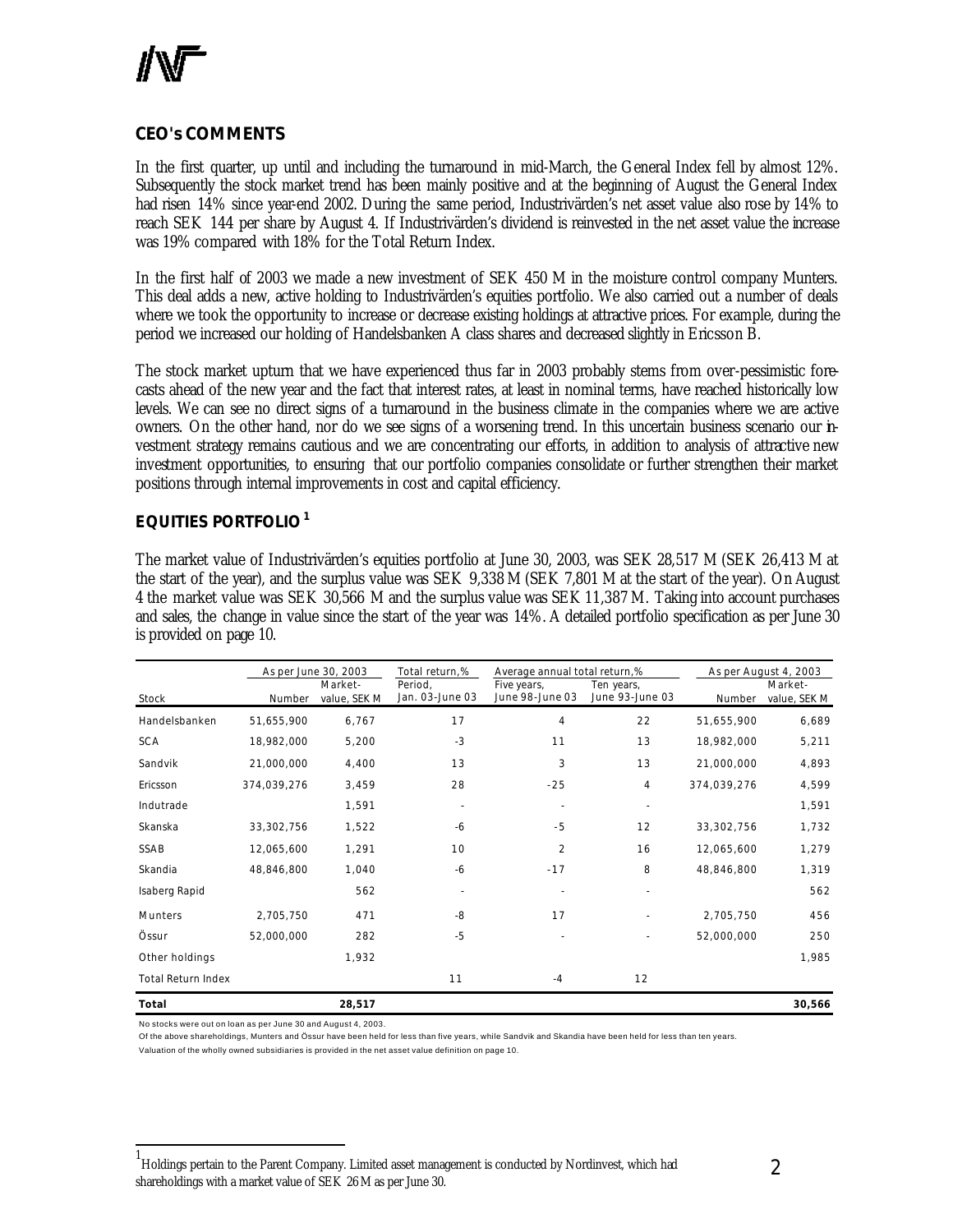*Handelsbanken's* earnings for the first three months improved as a result of increased net interest income and lower costs. Loan losses remained very low. Handelsbanken's interim report for the first six months of the year will be released on August 19.

During the first six months *SCA* reported slightly lower earnings after financial items at a continued favorable profitability level. Operating earnings declined somewhat for all three business areas. Hygiene products was affected by lower prices and volumes for tissue. Cash flow remained strong.

*Sandvik's* earnings after financial items decreased slightly in the first half of the year, mainly due to currency effects. Profitability remained satisfactory. Operating earnings increased somewhat for the Tooling business area but decreased for the business areas Mining and Construction and Materials Technology.

*Ericsson's* sales increased compared with the first quarter of 2003. Cash flow remained positive during the quarter and the company's financial position strengthened. Operating expenses measured on an annual basis have more than halved since the middle of 2001 as a result of ongoing restructuring. Ericsson is expected to report a profit before the end of 2003. The company has favorable conditions for long-term growth, mainly through network upgrades, the continued transition from fixed to mobile communications and a greater focus on services.

Net sales for the wholly owned subsidiary *Indutrade*, one of the leading trading companies in the Nordic region, totaled SEK 1,562 M (1,547). Earnings after financial items amounted to SEK 83 M (94). In May, Indutrade acquired Kontram, a Finnish trading company with annual sales of approximately SEK 160 M. This acquisition is a step in the further development of Indutrade's electrical components and flow control technology areas.

*Skanska's* earnings after financial items for the first six months improved, mainly as a result of capital gains from sales of commercial real estate. The sale of the CityCronan project in Stockholm for SEK 2.3 billion with a capital gain of SEK 1.1 billion, and good cash flow generation from construction operations, provided a strong cash flow and an improved financial position. An extensive action program is currently being carried out to further improve operating earnings and to focus on domestic markets where Skanska has a leading position. Some small operations have been sold as part of this program.

*SSAB's* earnings after financial items for the first six months improved, mainly as a result of higher gross margins in the steel operations. The company's focus on cutting-edge products such as quenched steels and ultra high strength sheet steel continues to develop well, and SSAB's profitability is better than the industry average.

*Skandia*, which is virtually debt-free after the sale of American Skandia, reported a poorer operating result for the first quarter. The company's board and management are conducting an intensive work process aimed at studying the group's strategies, plans and overall policies. Parallel with this, extensive cost-cutting measures are being taken with the aim of lowering costs by SEK 1 billion on a yearly basis. Skandia's interim report for the first six months of the year will be released on August 13.

The wholly owned subsidiary *Isaberg Rapid* , which manufacturers and markets staplers, grew its net sales to SEK 451 M (438). Earnings after financial items increased by SEK 16 M to SEK 26 M (10).

*Munters* reported a fall in earnings after financial items for the first three months. The company's Moisture Control Services (MCS) unit continued to develop well, while the Dehumidification and HumiCool operations showed a weak trend. An action program has been initiated to cut costs. Munters' interim report for the first six months of the year will be released on August 18.

*Össur* reported continued good growth in sales. Earnings after financial items declined somewhat, mainly due to higher R&D expenses for the company's new range of orthotic products and a less favorable currency situation. The new products are expected to be launched in the fourth quarter.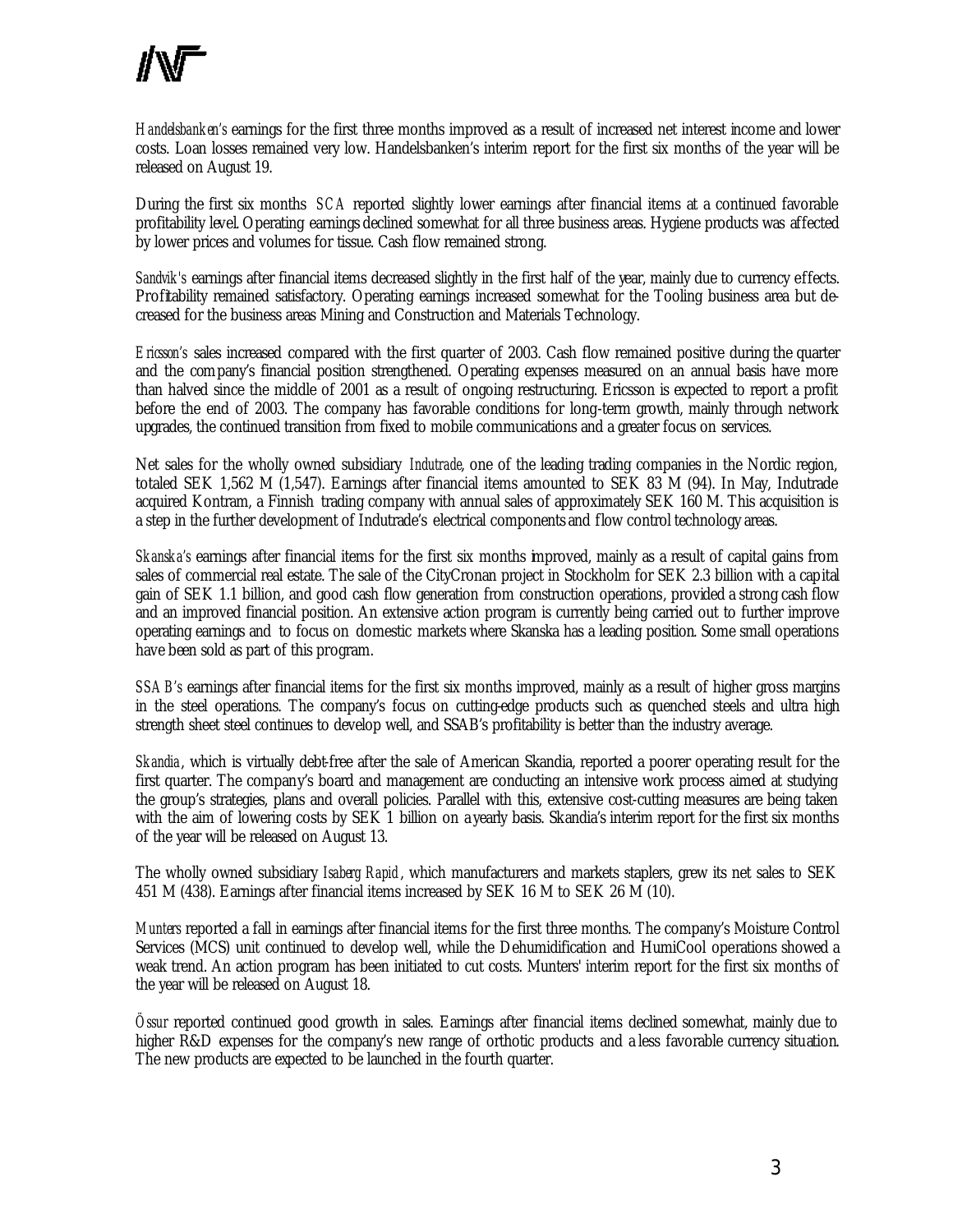

### **Stock Transactions During the Year**

During the first six months of the year, purchases of stocks totaled SEK 896 M and sales totaled SEK 342 M. Major purchases consisted of 2,505,750 shares of Munters and 3,000,000 shares of Handelsbanken A. Major sales consisted of 33,285,616 shares of Ericsson B and 1,464,400 Eniro.

The result of sales of stocks was a capital gain of SEK 86 M.

| January 1 - June 30, 2003 |            |       |
|---------------------------|------------|-------|
| Purchases                 | Number     | SEK M |
| <b>Munters</b>            | 2,505,750  | 453   |
| Handelsbanken A           | 3,000,000  | 358   |
| Fricsson B                | 7,785,616  | 49    |
| Other                     |            | 36    |
| Total                     |            | 896   |
| Sales                     |            |       |
| Ericsson B                | 33,285,616 | 249   |
| Eniro                     | 1.464.400  | 93    |
| Total                     |            | 342   |

### **INTEREST-BEARING NET DEBT**

Since year-end 2002, the Group's net debt increased by SEK 0.9 billion to SEK 3.3 billion on August 4, 2003. At June 30, 2003, the net debt also amounted to SEK 3.3 billion.

From a portfolio perspective (see the diagram to the right), without taking into account interest-bearing liabilities of subsidiaries, net debt increased from SEK 1.9 billion at year-end 2002 to SEK 2.8 billion as per August 4, 2003. The net debt-equity ratio increased from 7% to 9%. The change is mainly attributable to net purchases of stocks and to the fact that dividend income was less than the dividend payout.



### **EARNINGS** <sup>2</sup>

l

Consolidated earnings after financial items amounted to SEK 918 M (4,577) including a gain of SEK 811 M from portfolio management (2002: gains of SEK 4,404 M, including SEK 2,334 M from divestment of Besam and SEK 1,498 M from divestment of Lundbeck A/S) and earnings of SEK 107 M (173) from operating companies.

Earnings after financial items for the Parent Company amounted to SEK 787 M (4,698) and included SEK 844 M (796) in dividend income and SEK 68 M in result of sales of stocks (2002: gains of SEK 4,122 M, including SEK 2,651 M from Besam and SEK 1,498 M from Lundbeck A/S). The Parent Company's earnings also included SEK -42 M (-46) in management costs (a decrease of 10%) and SEK -83 M (-174) in net financial items.

<sup>2</sup> Industrivärden has ownership stakes in Ericsson, SCA, Skanska, and other companies which amount to at least 20% of the number of votes after full dilution (i.e., associated companies). The consolidated income statement and balance sheet presented in this report have been prepared in accordance with the acquisition value method. Once complete information from all associated companies is available – however, not later than two months after the end of the reporting period – a complementary income statement and balance sheet, prepared in accordance with the equity method, will be available upon request from Industrivärden and on the Company's website.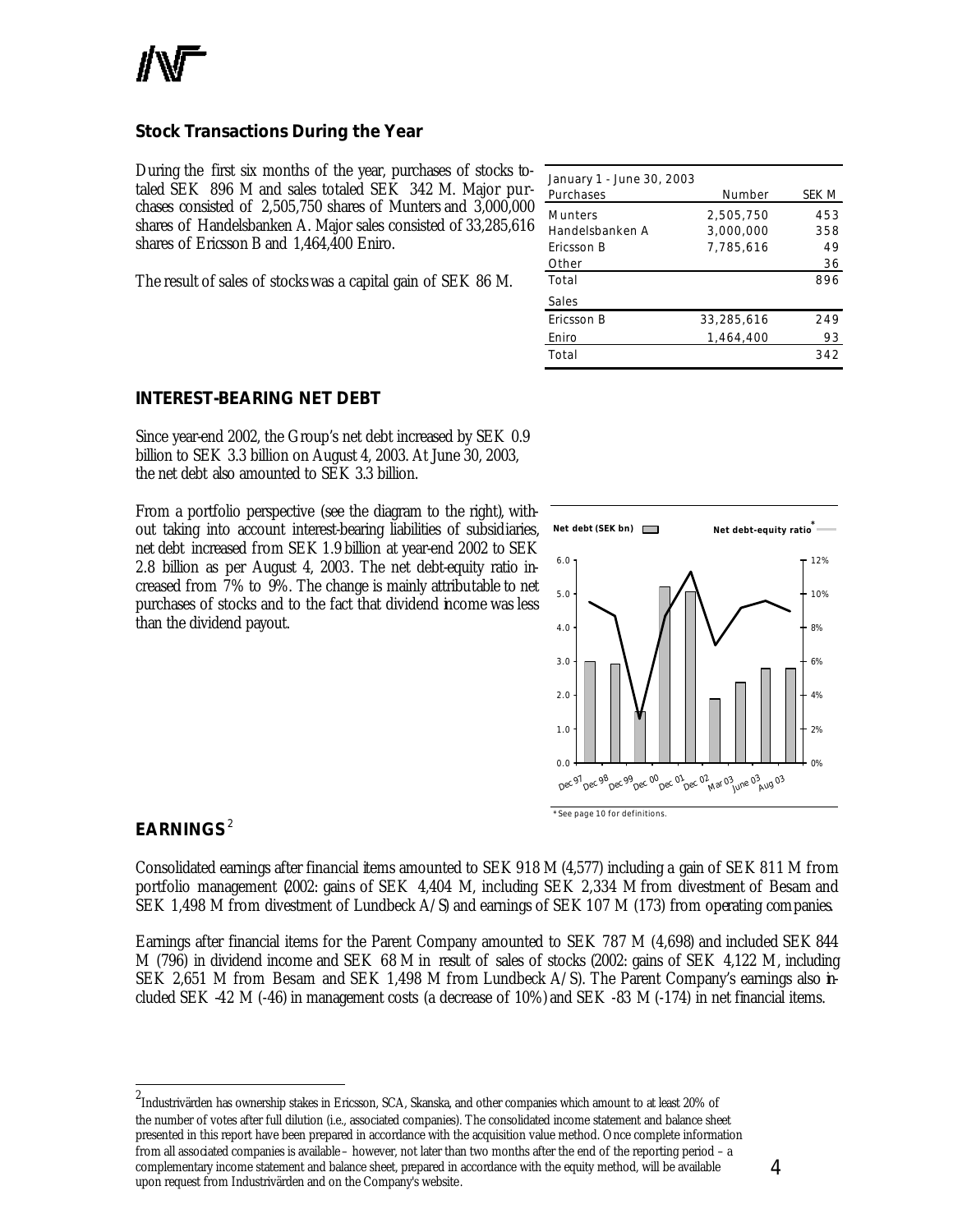

### **ACCOUNTING PRINCIPLES**

This interim report has been prepared in accordance with recommendation RR 20, Interim Reporting, of the Swedish Financial Accounting Standards Council. The recommendations of the Swedish Financial Accounting Standards Council that took effect on January 1, 2003, have been applied in this report but have not entailed any impact on the Company's financial position and result. In other respects, this report has been prepared using the same accounting principles and calculation methods as in the 2002 Annual Report.

Stockholm, August 6, 2003

Anders Nyrén *President and CEO*

### **AUDITORS' EXAMINATION REPORT**

We have conducted a general examination of the interim report for AB Industrivärden (publ) for the period ended June 30, 2003, in accordance with the recommendation issued by FAR (the Swedish Institute of Authorized Public Accountants).

A general examination is limited to discussions with the Company's employees and to an analytical examination of financial information and thus provides a lower level of certainty than an audit. We have not performed an audit of this interim report and thus have not issued an audit opinion.

Nothing has come to our attention that indicates that the interim report does not fulfill the requir ements for interim reports as prescribed in the Swedish Annual Accounts Act.

Stockholm, August 6, 2003

Öhrlings PricewaterhouseCoopers AB Ingvar Pramhäll *Authorized Public Accountant*

### **FINANCIAL CALENDAR**

The interim report for the period January–September 2003 will be released on October 31, 2003. The year-end report for 2003 will be released on February 18, 2004. The 2003 Annual Report will be published in mid-March 2004.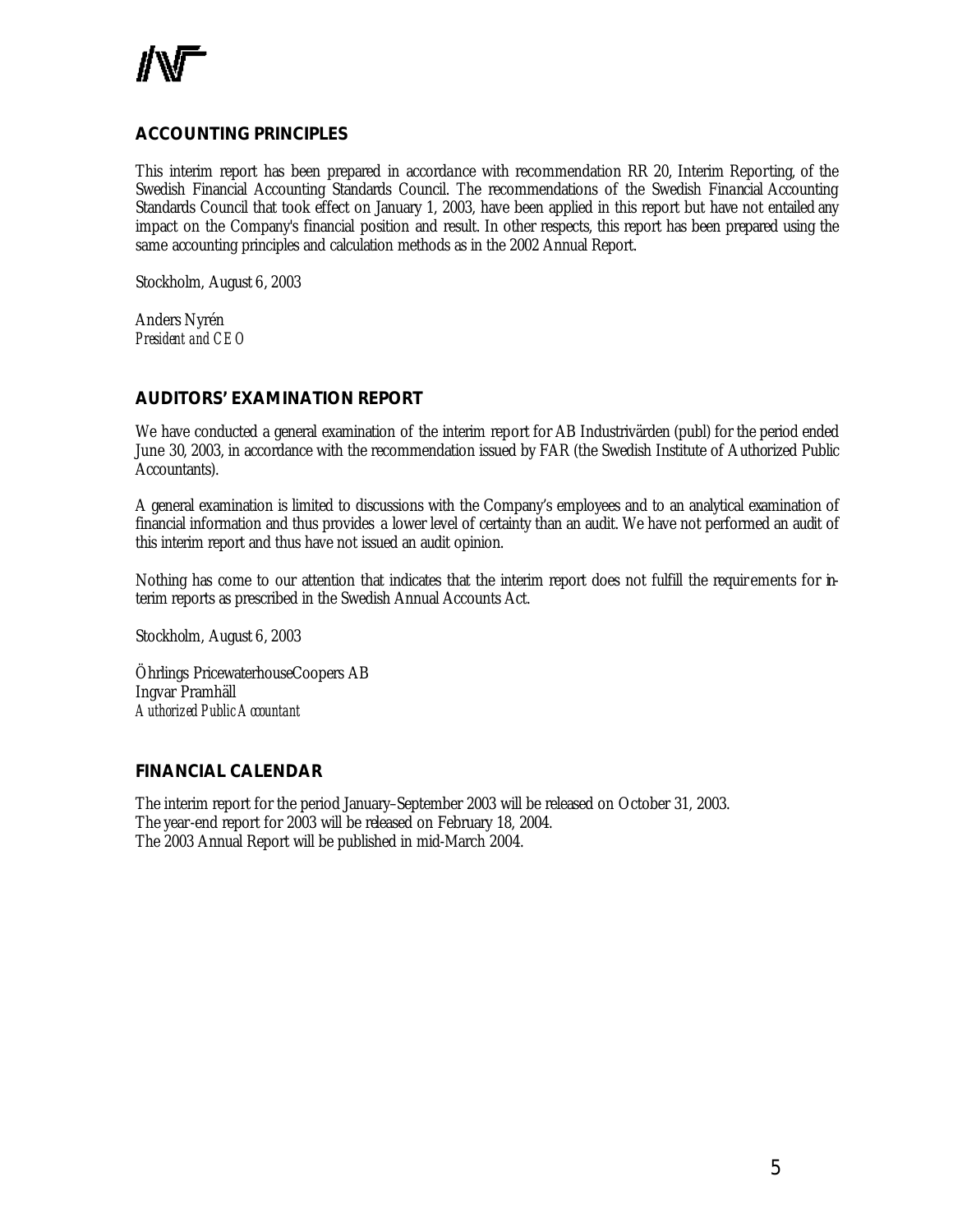### **Industrivärden Consolidated Income Statement**

| SEK M                                                                                                                                                              | 2003<br>Apr.-June                                         | 2002<br>Apr.-June                                      | 2003<br>Jan.-June                                   | 2002<br>Jan.-June                                      | 2002<br>Jan.-Dec.                                        |
|--------------------------------------------------------------------------------------------------------------------------------------------------------------------|-----------------------------------------------------------|--------------------------------------------------------|-----------------------------------------------------|--------------------------------------------------------|----------------------------------------------------------|
| PORTFOLIO MANAGEMENT<br>Dividend income from stocks<br>Result of sales of stocks<br>Other income and expenses                                                      | 842<br>81<br>1                                            | 779<br>3,701<br>-3                                     | 845<br>86<br>$-2$                                   | 796<br>3,826<br>-8                                     | 820<br>3,750<br>$-73$                                    |
| Earnings from portfolio management                                                                                                                                 | 924                                                       | 4,477                                                  | 929                                                 | 4,614                                                  | 4,497                                                    |
| <b>OPERATING COMPANIES</b><br>Net sales<br>Cost of goods sold<br>Development costs<br>Selling costs<br>Administrative costs<br>Other operating income and expenses | 1,019<br>-676<br>$-10$<br>$-215$<br>-65<br>$\overline{2}$ | 1,514<br>$-1,005$<br>$-17$<br>$-275$<br>$-121$<br>$-5$ | 2,014<br>$-1,325$<br>$-19$<br>$-430$<br>$-129$<br>3 | 2,949<br>$-1,958$<br>$-33$<br>$-543$<br>$-234$<br>$-3$ | 4,890<br>$-3,261$<br>-46<br>$-936$<br>$-347$<br>$\Omega$ |
| Earnings from operating companies                                                                                                                                  | 55                                                        | 91                                                     | 114                                                 | 178                                                    | 300                                                      |
| <b>Management costs</b>                                                                                                                                            | $-20$                                                     | $-22$                                                  | $-42$                                               | $-46$                                                  | $-85$                                                    |
| <b>Operating earnings</b>                                                                                                                                          | 959                                                       | 4,546                                                  | 1,001                                               | 4,746                                                  | 4,712                                                    |
| Interest income<br>Interest expenses<br>Other financial items                                                                                                      | 6<br>$-55$<br>4                                           | 14<br>$-82$<br>$-5$                                    | 25<br>$-114$<br>6                                   | 20<br>$-164$<br>$-25$                                  | 75<br>$-289$<br>$-22$                                    |
| Earnings after financial items                                                                                                                                     | 914                                                       | 4,473                                                  | 918                                                 | 4,577                                                  | 4,476                                                    |
| Tax on earnings for the period<br>Minority share in earnings for the period                                                                                        | $-20$<br>0                                                | $-44$<br>$\Omega$                                      | $-40$<br>0                                          | $-68$<br>$\Omega$                                      | $-111$<br>$\Omega$                                       |
| Net earnings for the period                                                                                                                                        | 894                                                       | 4,429                                                  | 878                                                 | 4,509                                                  | 4,365                                                    |
| Costs for depr. included in operating earnings<br>Net earnings per share, SEK <sup>3</sup>                                                                         | 34<br>4.63                                                | 44<br>22.93                                            | 68<br>4.55                                          | 83<br>23.35                                            | 150<br>22.60                                             |

 3 Earnings after tax divided by 193,135,612 shares.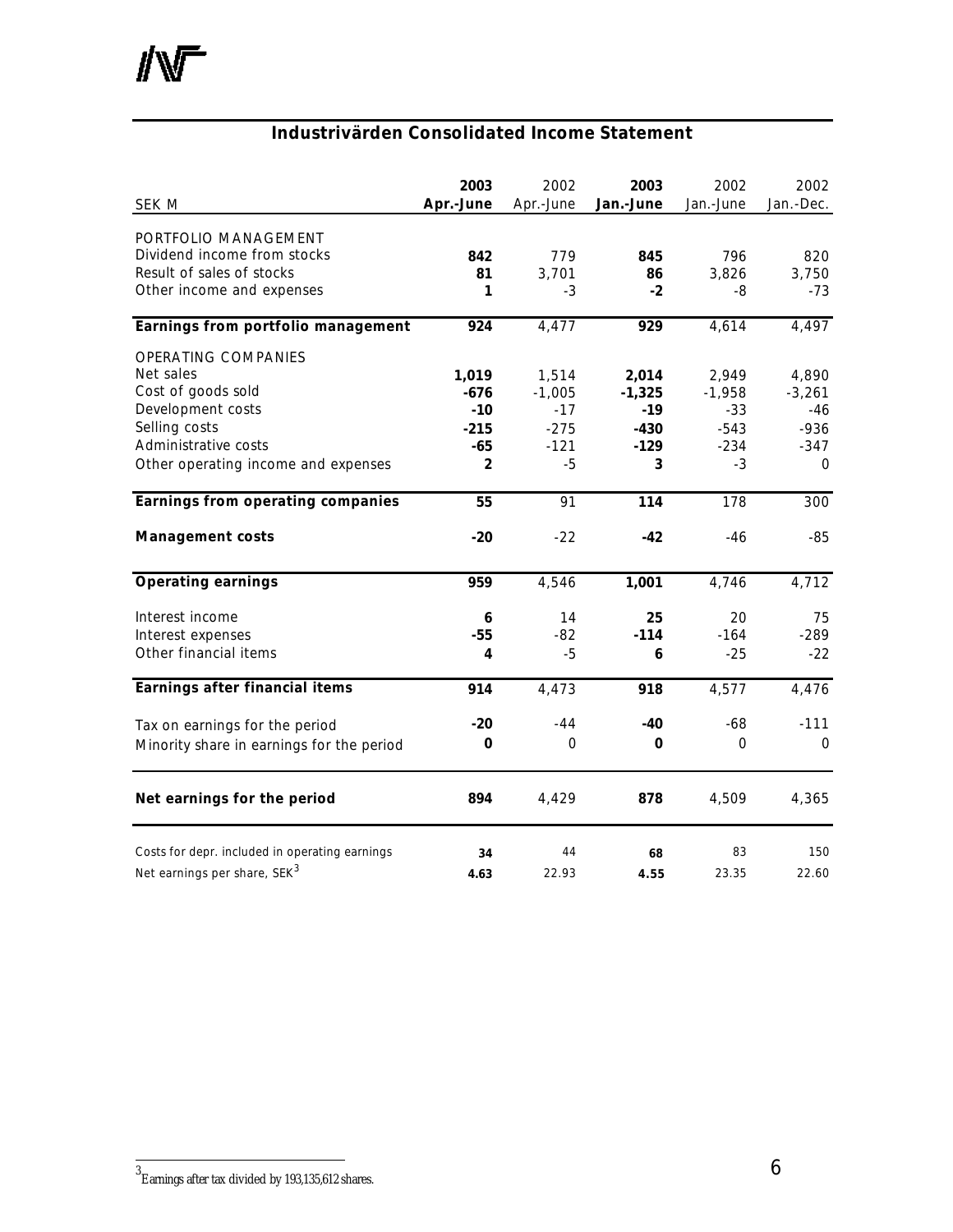## **Breakdown by Business Unit**

| SEK M                             | 2003<br>Apr.-June | 2002<br>Apr.-June | 2003<br>Jan.-June | 2002<br>Jan.-June | 2002<br>Jan.-Dec. |
|-----------------------------------|-------------------|-------------------|-------------------|-------------------|-------------------|
| Net sales                         |                   |                   |                   |                   |                   |
| Indutrade                         | 817               | 803               | 1,562             | 1,547             | 3,078             |
| Isaberg Rapid                     | 201               | 214               | 451               | 438               | 848               |
| Besam (sold holding) $4$          |                   | 497               |                   | 963               | 963               |
| Other, net                        | 1                 | $\overline{0}$    | 1                 | 1                 | 1                 |
| Total, operating companies        | 1,019             | 1,514             | 2,014             | 2,949             | 4,890             |
| Earnings after financial items    |                   |                   |                   |                   |                   |
| Portfolio management <sup>5</sup> | 864               | 4,387             | 811               | 4,404             | 4,185             |
| Indutrade                         | 51                | 58                | 83                | 94                | 181               |
| Isaberg Rapid                     | $\mathbf{2}$      | 10                | 26                | 10                | 32                |
| Besam (sold holding) <sup>4</sup> |                   | 19                |                   | 50                | 50                |
| Other, net                        | $-3$              | $-1$              | $-2$              | 19                | 28                |
| Total, operating companies        | 50                | 86                | 107               | 173               | 291               |
| Group                             | 914               | 4,473             | 918               | 4,577             | 4,476             |

l

 $^4$ Besam, which was sold on June 30, 2002, is included in the consolidated income statement through the first half of 2002.

<sup>5</sup> Parent company and other portfolio management companies.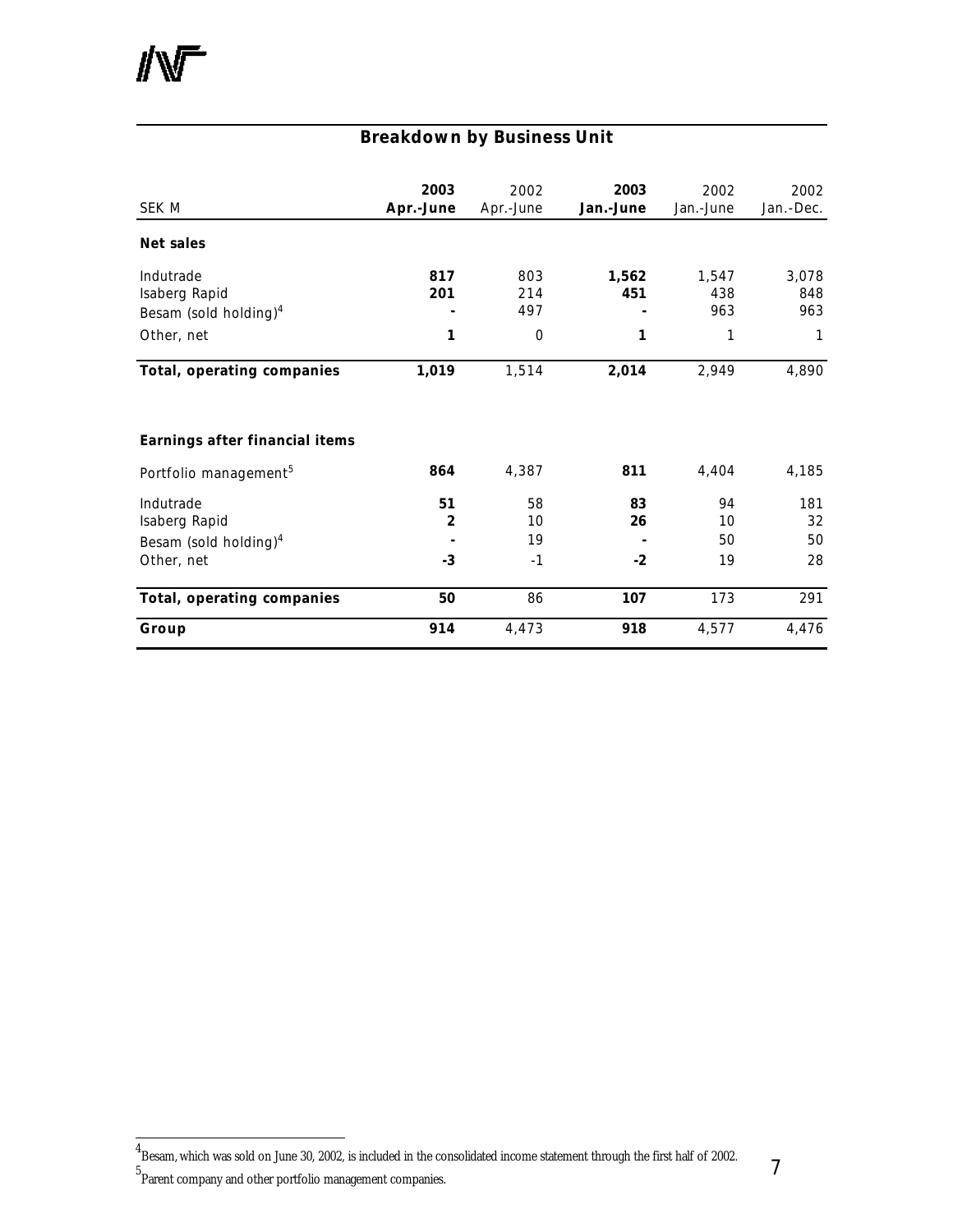$\mathbb{N}$ 

### **Industrivärden Consolidated Balance Sheet**

| SEK M                                      | June 30<br>2003 | June 30<br>2002 | Dec. 31<br>2002 |
|--------------------------------------------|-----------------|-----------------|-----------------|
| Intangible assets                          | 281             | 241             | 226             |
| Tangible assets                            | 542             | 550             | 561             |
| Shares and participations                  | 18,342          | 17,102          | 17,775          |
| Other financial assets                     | 25              | 40              | 30              |
| Inventories                                | 781             | 772             | 737             |
| Accounts receivable, trade                 | 684             | 684             | 585             |
| Other current assets                       | 117             | 3,241           | 134             |
| Cash and cash equivalents                  | 737             | 561             | 2,127           |
| <b>Total assets</b>                        | 21,509          | 23,191          | 22,175          |
| Shareholders' equity                       | 16,394          | 16,786          | 16,639          |
| Minority shares                            |                 |                 |                 |
| Provisions                                 | 249             | 235             | 239             |
| Long-term liabilities, noninterest-bearing | 6               | 9               | 9               |
| Long-term liabilities, interest-bearing    | 2,452           | 3,213           | 2,547           |
| Current liabilities, noninterest-bearing   | 940             | 985             | 932             |
| Current liabilities, interest-bearing      | 1,467           | 1,962           | 1,808           |
| Total shareholders' equity and liabilities | 21,509          | 23,191          | 22,175          |

### **Change in shareholders' equity** and the state of the Unrestricted Total share-

|                                                   | Capital | Restricted | shareholders' | holders' |
|---------------------------------------------------|---------|------------|---------------|----------|
| SEK M                                             | stock   | reserves   | equity        | equity   |
| Opening shareholders' equity according to adopted |         |            |               |          |
| balance sheet as per December 31, 2002            | 966     | 1,265      | 14,408        | 16,639   |
| Dividend to shareholders                          |         |            | $-1,120$      | $-1,120$ |
| Transfers between unrestricted and                |         |            |               |          |
| restricted shareholders' equity                   |         | $-2$       | 2             |          |
| <b>Translation differences</b>                    |         | $\Omega$   | $-3$          | $-3$     |
| Net earnings for the period                       |         |            | 878           | 878      |
| June 30, 2003                                     | 966     | 1,263      | 14,165        | 16,394   |
| Opening shareholders' equity according to adopted |         |            |               |          |
| balance sheet as per December 31, 2001            | 871     | 967        | 11,517        | 13,355   |
| <b>Conversion of CPNs</b>                         | 95      | 303        |               | 398      |
| Dividend to shareholders                          |         |            | $-1,458$      | $-1,458$ |
| Transfers between unrestricted and                |         |            |               |          |
| restricted shareholders' equity                   |         | $\Omega$   | 0             |          |
| <b>Translation differences</b>                    |         |            | $-18$         | $-18$    |
| Net earnings for the period                       |         |            | 4,509         | 4,509    |
| June 30, 2002                                     | 966     | 1,270      | 14,550        | 16,786   |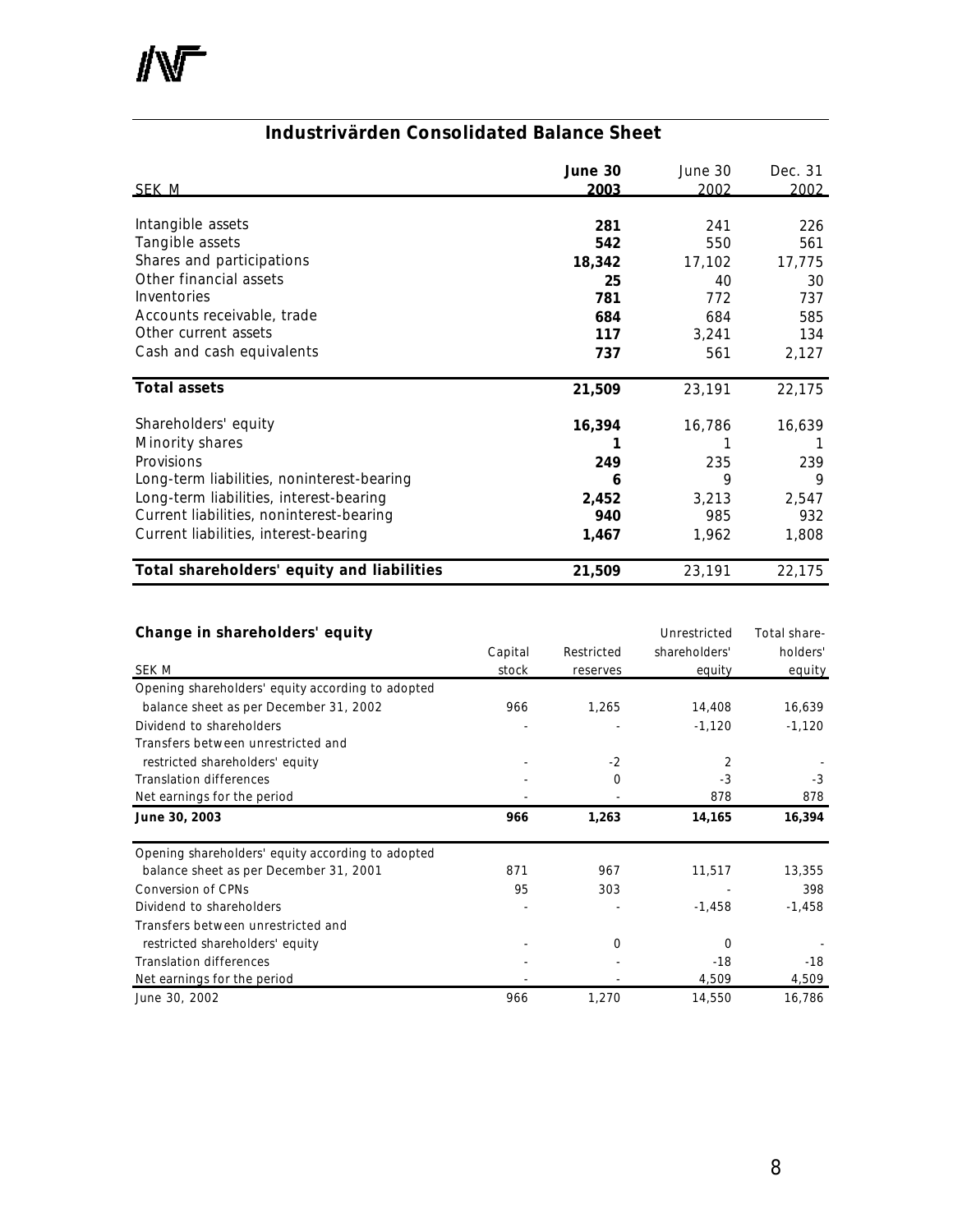### **Industrivärden Consolidated Statement of Cash Flows**

| SEK M                                                                                        |         |           | 2003<br>Jan.-June           | 2002<br>Jan.-June    | 2002<br>Jan.-Dec.    |
|----------------------------------------------------------------------------------------------|---------|-----------|-----------------------------|----------------------|----------------------|
| OPERATING ACTIVITIES                                                                         |         |           |                             |                      |                      |
| Portfolio management                                                                         |         |           |                             |                      |                      |
| Dividend income from stocks                                                                  |         |           | 845                         | 796                  | 820                  |
| Tax received                                                                                 |         |           |                             | 14                   | 14                   |
| Cash flow from changes in working capital                                                    |         |           | $-23$                       | -46                  | -27                  |
| Operating cash flow from portfolio management                                                |         |           | 822                         | 764                  | 807                  |
| Operating companies                                                                          |         |           |                             |                      |                      |
| Earnings from operating companies                                                            |         |           | 114                         | 178                  | 300                  |
| Adjustment of non-cash items:                                                                |         |           |                             |                      |                      |
| Depreciation                                                                                 |         |           | 68                          | 83                   | 150                  |
| Other non-cash items                                                                         |         |           | 1                           | 1                    | 3                    |
| Tax paid                                                                                     |         |           | $-74$<br>-47                | $-96$<br>-57         | $-115$               |
| Cash flow from changes in working capital<br>Operating cash flow from operating companies    |         |           | 62                          | 109                  | 13<br>351            |
|                                                                                              |         |           |                             |                      |                      |
| Management costs paid                                                                        |         |           | -40                         | -58                  | -97                  |
| Interest received                                                                            |         |           | 33                          | 36                   | 87                   |
| Interest paid                                                                                |         |           | $-159$                      | $-219$               | $-314$               |
| Other financial items                                                                        |         |           | 4                           | $-30$                | -9                   |
| NET CASH FLOW FROM OPERATING ACTIVITIES                                                      |         |           | 722                         | 602                  | 825                  |
| <b>INVESTING ACTIVITIES</b>                                                                  |         |           |                             |                      |                      |
| Portfolio management                                                                         |         |           |                             |                      |                      |
| Net purchase/sale of listed stocks                                                           |         |           | $-468$                      | 6<br>1,760           | 1,032                |
| Net purchase/sale of other stocks                                                            |         |           | 0                           | 54                   | 3,008                |
| Cash flow from investments in portfolio management                                           |         |           | $-468$                      | 1,814                | 4,040                |
|                                                                                              |         |           |                             |                      |                      |
| Operating companies                                                                          |         |           |                             |                      |                      |
| Net purchase/sale of stocks                                                                  |         |           | -65                         | $-2$                 | -2                   |
| Net purchase/sale of other fixed assets<br>Cash flow from investments in operating companies |         |           | -22<br>-87                  | -49<br>$-51$         | -113<br>$-115$       |
|                                                                                              |         |           |                             |                      |                      |
| NET CASH FLOW FROM INVESTING ACTIVITIES                                                      |         |           | $-555$                      | 1,763                | 3,925                |
|                                                                                              |         |           |                             |                      |                      |
| <b>FINANCING ACTIVITIES</b>                                                                  |         |           | -436                        |                      |                      |
| Loans raised and amortization of debt<br>Dividends and CPN interest paid out                 |         |           | $-1,120$                    | $-1,214$<br>$-1,620$ | $-2,034$<br>$-1,620$ |
| NET CASH FLOW FROM FINANCING ACTIVITIES                                                      |         |           | $-1,556$                    | $-2,834$             | $-3,654$             |
|                                                                                              |         |           |                             |                      |                      |
| NET CASH FLOW FOR THE PERIOD                                                                 |         |           | -1,389                      | -469                 | 1,096                |
| Cash and cash equivalents at beginning of year                                               |         |           | 2,127                       | 1,034                | 1,034                |
| Exchange-rate difference in cash and cash equivalents                                        |         |           | -1                          | -4                   | $-3$                 |
| CASH AND CASH EQUIVALENTS AT END OF PERIOD                                                   |         |           | 737                         | 561                  | 2,127                |
|                                                                                              |         |           |                             |                      |                      |
| Change in interest-bearing net debt                                                          | June 30 |           | Change in                   | Other                | Dec. 31              |
| SEK M                                                                                        | 2003    | Cash flow | loans                       | changes              | 2002                 |
| Cash and cash equivalents                                                                    | 737     | $-1,389$  | $\mathcal{L}^{\mathcal{A}}$ | $-1$                 | 2,127                |
| Long-term liabilities, interest-bearing                                                      | 2,452   |           | $-95$                       |                      | 2,547                |
| Current liabilities, interest-bearing                                                        | 1,467   |           | $-341$                      |                      | 1,808                |

Interest-bearing pension provisions **152** - 3 149 **Interest-bearing net debt 3,334** 1,389 -436 4 2,377

 6 Of which, Parent Company SEK -496 M and other portfolio management companies SEK 28 M.